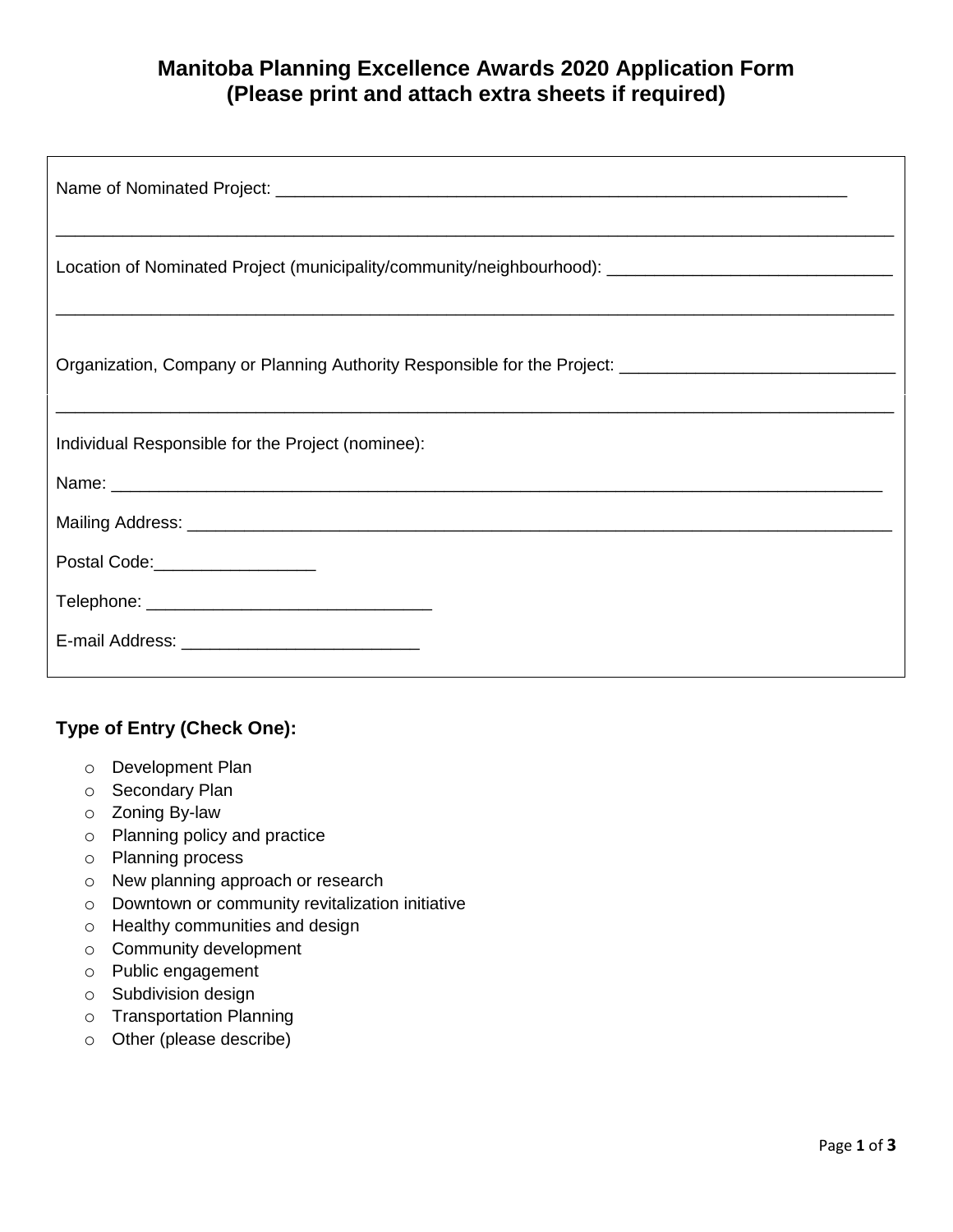Date Project Completed or Operational: \_\_\_\_\_\_\_\_\_\_\_\_\_\_\_\_\_\_\_\_\_\_\_\_\_\_\_\_\_\_\_\_\_\_\_\_\_\_\_\_\_\_\_\_\_\_\_\_\_\_\_

(Project does not have to be fully completed but must be at least partially operational on this date)

Please list other participants who should be acknowledged for their role in the project, including contact names, organizations, addresses and telephone numbers:

\_\_\_\_\_\_\_\_\_\_\_\_\_\_\_\_\_\_\_\_\_\_\_\_\_\_\_\_\_\_\_\_\_\_\_\_\_\_\_\_\_\_\_\_\_\_\_\_\_\_\_\_\_\_\_\_\_\_\_\_\_\_\_\_\_\_\_\_\_\_\_\_\_\_\_\_\_\_\_\_\_\_\_\_\_

\_\_\_\_\_\_\_\_\_\_\_\_\_\_\_\_\_\_\_\_\_\_\_\_\_\_\_\_\_\_\_\_\_\_\_\_\_\_\_\_\_\_\_\_\_\_\_\_\_\_\_\_\_\_\_\_\_\_\_\_\_\_\_\_\_\_\_\_\_\_\_\_\_\_\_\_\_\_\_\_\_\_\_\_\_

\_\_\_\_\_\_\_\_\_\_\_\_\_\_\_\_\_\_\_\_\_\_\_\_\_\_\_\_\_\_\_\_\_\_\_\_\_\_\_\_\_\_\_\_\_\_\_\_\_\_\_\_\_\_\_\_\_\_\_\_\_\_\_\_\_\_\_\_\_\_\_\_\_\_\_\_\_\_\_\_\_\_\_\_\_

Entries must meet all of the Manitoba Planning Excellence Awards **"Eligibility Criteria" and "Submission Requirements"** listed below in order to be eligible. Also please see the online awards brochure for details:

\_\_\_\_\_\_\_\_\_\_\_\_\_\_\_\_\_\_\_\_\_\_\_\_\_\_\_\_\_\_\_\_\_\_\_\_\_\_\_\_\_\_\_\_\_\_\_\_\_\_\_\_\_\_\_\_\_\_\_\_\_\_\_\_\_\_\_\_\_\_\_\_\_\_\_\_\_\_\_\_\_\_\_\_\_\_\_\_

- The project must be related, at least partly, to land use planning.
- The project must be located in, and undertaken on behalf of, a community, group, company, individual, organization or planning authority (municipal government or planning district board) in Manitoba.
- The community, group, company, individual, organization or planning authority which undertook, designed or initiated the project must have an office in, or be a resident of Manitoba.
- The project must be completed or at least partially operational by December 2019. Incomplete or draft projects are not eligible.
- If the project is a document to be adopted by by-law (e.g. development plan, secondary plan, zoning bylaw, etc.), the document must be approved and enacted at the time of nomination.
- No amendments to a nomination will be allowed after the submission deadline.

Please submit one electronic copy of each submission via flash drive or e-mail if size is allowable. Each submission must include the following:

- A completed application form.
- A one-page index listing all the files loaded for review.
- A two-page summary of the project.
- An explanation (maximum four page) demonstrating how the submission meets each of the Evaluation Criteria.
- A copy of the nominated project which should include plans, images, documents, etc., may be submitted to complement the project description.
- Two letters of support (optional).
- The submission deadline is 4:00 P.M. (CST) on **March 23, 2020**.
- Jury decisions are final.

Award nominees (or their representatives) may be asked to attend an Award Ceremony during the Manitoba Planning Conference, to be held in Winnipeg, **May 13 to 15, 2020.**